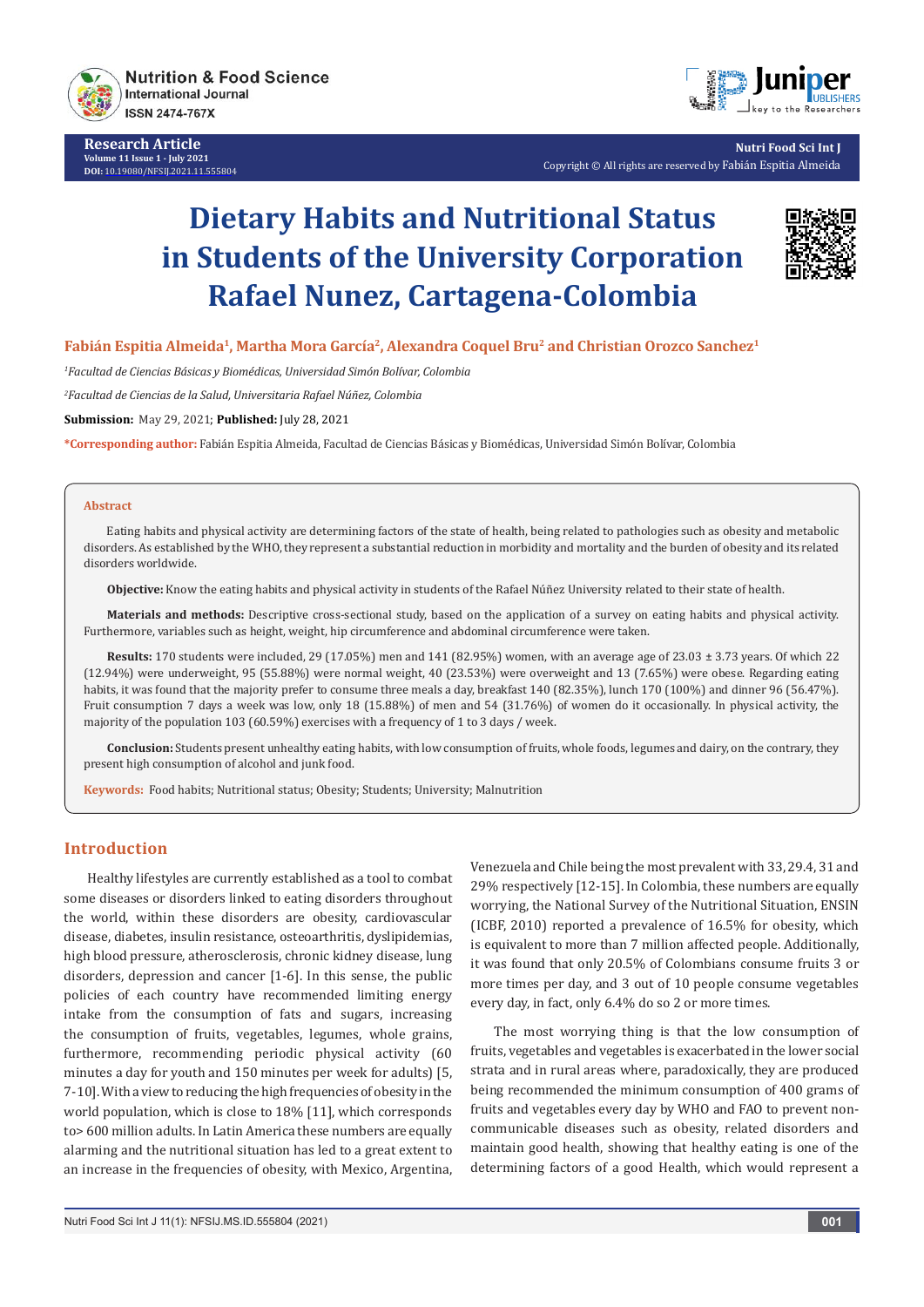substantial reduction in mortality and the burden of obesity at the global, national, regional and local levels [16-18]. Understanding then that some of these diseases could be prevented with a recommended daily consumption of fruits and vegetables, whole grains, legumes, low-fat dairy, fish, little consumption of red meat, and added to it the practice of regular physical activity. Therefore, it is important that people can create healthy eating habits, and for this they must know which are those foods that contain the necessary micronutrient and macronutrient requirements, and what are those portions necessary to keep their body healthy. For which, the need to develop a series of investigations is seen in order to propose possible strategies that help the student community of the Rafael Núñez University Corporation (CURN) belonging to the program of aesthetics and cosmetology technology (TEC) to lead a healthy life and, at the same time, condition their bodies in order to avoid health problems. Considering that the CURN plays an important role in the integral formation of the student, it is necessary to identify the eating habits, physical activity and nutritional status of the students in TEC belonging to the CURN. In this sense, the present research aims to know the eating habits and physical activity of students at the Rafael Núñez University.

## **Methodology**

A descriptive cross-sectional study was carried out in a student population belonging to the Technology in Aesthetics and Cosmetology (TEC) program of the Rafael Núñez University Corporation (CURN) in Cartagena-Colombia. The study lasted 5 months between June and October 2018For the selection of subjects, the following inclusion criteria were taken into account: be students of the CURN TEC program from first to last semester (1 to 6), be over 18 years of age and agree to participate in the study.

#### **Sample process and selection**

Initially, an approach was made with the subjects, they were told about the study and its purpos, then everyone who decided to participate was applied a survey to obtain information on their eating habits specifically on the preference and consumption of foods such as dairy, fruits, vegetables, legumes, whole foods, red meat, fish, sausages, among others. Physical activity habits were also investigated, such as the frequency with which the subjects perform physical activity, the type of physical activity carried out and the preference for the means of transport used to get around. Additionally, the subjects' weight and height were taken to estimate their nutritional status using the Body Mass Index (BMI, as the relationship of weight with the square of height:  $kg / mts^2$ ), and abdominal circumference as a predictor. of abdominal obesity. Once the sampling stage was completed, the study was included by voluntary participation 170.

#### **Statistical analysis**

The collected data were stored in a database built in Excel and later processed with the Statistica version 7.0 program, in this processing, normality tests were performed on the data to

determine if the variables tended towards the center and to be able to use the average accompanied with its standard deviation as a reporting measure. Furthermore, the behavior of the variables between the male and female groups was evaluated by means of the t-student test, using as a value of statistical significance for the differences all p<0.05.

## **Ethical aspects**

Informed consent was taken from each subject to obtain authorization to store and process the information taken. In addition, according to resolution No. 008430 of 1993, article 11, the study carried out is an investigation with minimal or less than minimal risk, because it only involves the procedure of weighing, carving and taking verbal information.

*He consultation tool was developed taking as reference surveys carried out in other studies such as ENSIN (2005 and 2010), based on the National plan of food and nutrition of the Colombian Institute of Family Welfare ICBF, and some posters published by the WHO. This included 22 questions that inquired about the consumption of: fruits, vegetables, legumes, whole foods, sugary drinks, red meat, alcohol, as well as if they did physical activity and how often they did it, among others as described in the results, additionally it included taking the weight and height (See complementary material: http:// dx.doi.org/10.17632/97ddmv4r6p.1)*

# **Results**

170 students out of 190 who are part of the CURN TEC student community were included, of which 29 (17.10%) were men and 141 (82.90%) were women, the average age of the general group was 23.03 ± 3.73 years with differences between men and women. The BMI was  $24.32 \pm 3.90 \text{ kg/m}^2$  in the general study population, according to this, the population was distributed into four groups regarding their nutritional status; underweight 22 (12.94 %, CI 95 % [0.122 - 0.129]), normal weight 95 (55.88 %, CI 95 % [0.545- 0.563]), overweight 40 (23.53 %, CI 95 % [0.231 – 0.239]) and obesity 13 (7.65 %, CI 95 % [0.073 - 0.079]), These and other anthropometric variables are described in Table 1. Regarding eating habits, it was found with respect to the total population studied that the majority prefer to consume all three meals a day breakfast 140 (82.35%) in the morning, lunch 170 (100%) at noon and dinner 96 (56.47) %) in the afternoon. In addition, it was possible to show that the total of the subjects consumes less than recommended foods such as skim milk and legumes, of which 107 (62.94%) subjects consume less than the recommended fruits and 57 (33.52%) vegetables. In the distribution by sex, it was found that men consume less cold cuts than women (17.05% men vs 72.90% women, p<0.05). About sugary drinks, it was found that most of the women 125 (73.53%) prefer not to consume them, while 21 of the 29 men reported their consumption, and in the case of alcohol consumption, all the men reported consuming it, in Table 2 these and all the variables analyzed and the results found are described in greater detail. In physical activity, the majority of the population 101 (59.41%) exercises with a frequency of 1 to 3 days / week, with a distribution between men and women of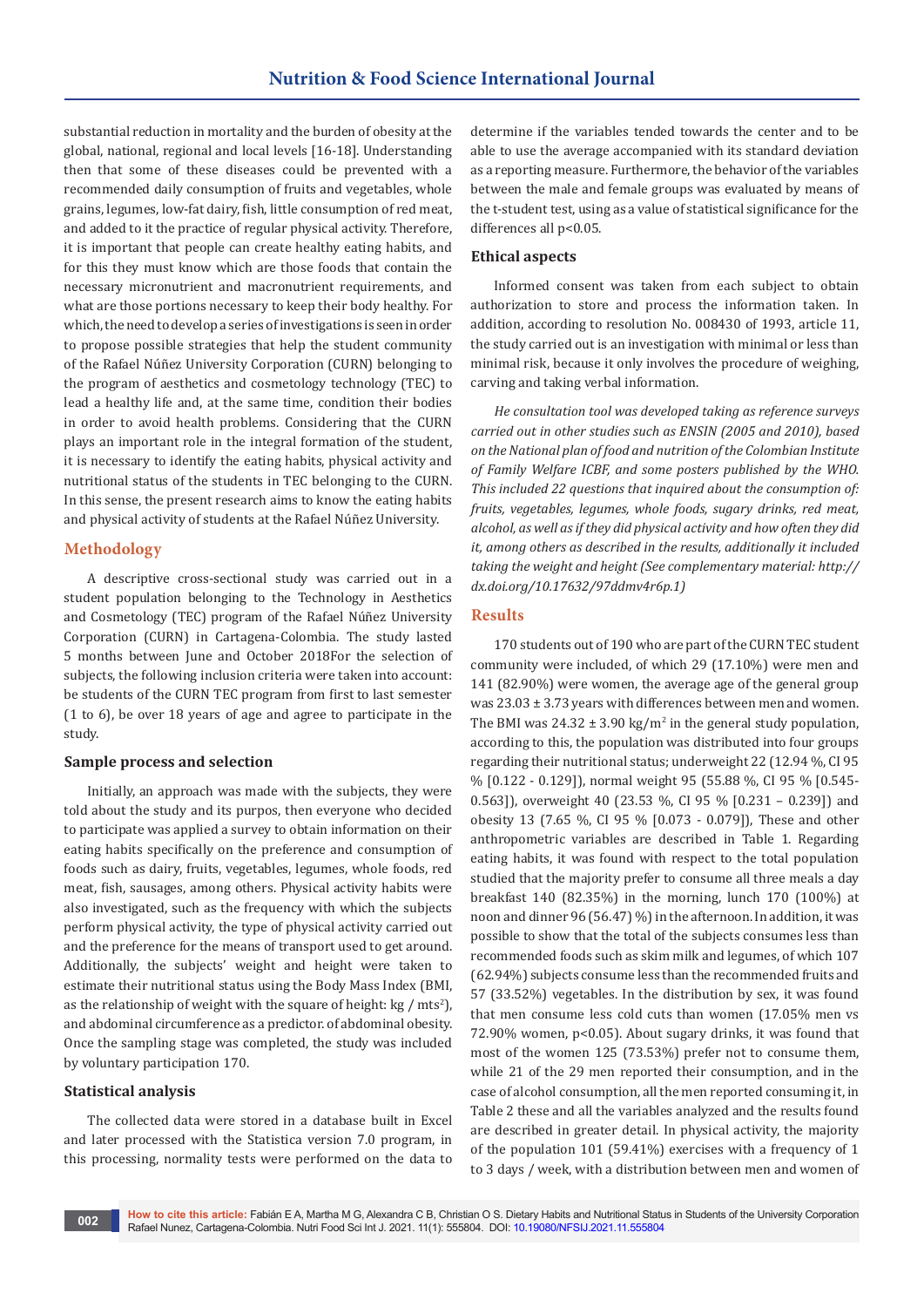23 (13.53%) and 80 (47.06%) respectively. The preferred type of physical activity for women was walking 70 (41.17%) and going to the gym 46 (27.07%), and for men jogging 8 (4.70%) and cycling

10 (5.88%). For mobility, both groups report preferring to travel by using motorcycle-taxis, mens 19 (11.18 %) and 95 (55.88 %) women (Table 3).

|  |  | Table 1: Anthropometric characteristics of the studied sample. |  |  |  |
|--|--|----------------------------------------------------------------|--|--|--|
|--|--|----------------------------------------------------------------|--|--|--|

| Variable         | Mens<br>Mean (SD) | Women<br>Mean (SD) | <b>Total</b><br>Mean (SD) |  |
|------------------|-------------------|--------------------|---------------------------|--|
| Age (years)      | 21.82 (3.12)      | 24.24 (4.34)       | 23.03 (3.73)              |  |
| Weigth (kg)      | 68.42 (11.70)     | 59.20 (12.18)      | 63.81 (11.94)             |  |
| Talla (mts)      | 1.70(0.09)        | 1.54(0.07)         | 1.61(0.08)                |  |
| BMI $(kg/mts^2)$ | 23.68 (3.34)      | 24.96 (4.46)       | 24.32 (3.90)              |  |
| AC               | 80.93 (8.34)      | 74.27 (9.52)       | 77.60 (8.93)              |  |
| HP               | 106.54            | 110.14             | 108.34                    |  |
| IHW              | 0.77              | 0.67               | 0.72                      |  |
|                  | n (%)             | n (%)              | n (%)                     |  |
| Underweight      | 2(6.89)           | 20(14.18)          | 22 (12.94)                |  |
| Normal weight    | 17 (58.62)        | 78 (55.32)         | 95 (55.88)                |  |
| overweight       | 7(24.14)          | 33 (23.40)         | 40 (23.53)                |  |
| Obesity          | 3(10.35)          | 10(7.10)           | 13 (7.65)                 |  |
| Total            | 29 (100%)         | 141 (100%)         | 170 (100%)                |  |

kg: kilograms; mts: meters, BMI: body mass index; DS: standard deviation; AC: abdominal circumference; HP: hip circumference, ICC: index hip waist.

|  |  | Table 2: Frequency of consumption of some foods by TEC students. |
|--|--|------------------------------------------------------------------|
|--|--|------------------------------------------------------------------|

|                      | Mens                                       |                                                                      |                                                                | Women                                                      |                                                                       |                                                  |  |
|----------------------|--------------------------------------------|----------------------------------------------------------------------|----------------------------------------------------------------|------------------------------------------------------------|-----------------------------------------------------------------------|--------------------------------------------------|--|
|                      | Does not con-<br>sume/never $n\frac{6}{6}$ | Occasional/less<br>than recom-<br>mended $n\left(\frac{9}{6}\right)$ | Every day/ideal<br>portions/day<br>$n\left(\frac{0}{0}\right)$ | Does not con-<br>sume/never<br>$n\left(\frac{0}{0}\right)$ | Occasional/less<br>than recommend-<br>ed $n\left(\frac{0}{0}\right)$  | Every day/ideal por-<br>tions/day $n\frac{6}{6}$ |  |
| <b>Eat breakfast</b> | ---                                        |                                                                      | 29 (17.05)                                                     | 4(2.35)                                                    | 26 (15.30)                                                            | 111 (65.30)                                      |  |
| Eat lunch            | ---                                        | $---$                                                                | 29 (17.05)                                                     | $\qquad \qquad - -$                                        | $---$                                                                 | 141 (82.95)                                      |  |
| <b>Eat dinner</b>    | 2(1.17)                                    | 9(5.29)                                                              | 18 (10.59)                                                     | 48 (28.23)                                                 | 23 (13.53)                                                            | 70 (41.17)                                       |  |
| Skim dairy           | $---$                                      | 29 (17.05)                                                           | $---$                                                          | $---$                                                      | 141 (82.95)                                                           | $---$                                            |  |
| fruit                | 8(4.70)                                    | 3(1.76)                                                              | 18 (10.59)                                                     | 60 (35.30)                                                 | 54 (31.77)                                                            | 27 (15.88)                                       |  |
| <b>Vegetables</b>    | 2(1.17)                                    | 20 (11.77)                                                           | 7(4.12)                                                        | 20 (11.77)                                                 | 87 (51.17)                                                            | 34(20.0)                                         |  |
| Legumes              | $---$                                      | 29 (17.05)                                                           | $---$                                                          | $\qquad \qquad - -$                                        | 141 (82.95)                                                           | $\qquad \qquad - -$                              |  |
| Whole-grain<br>foods | 5(2.94)                                    | 24 (14.12)                                                           | $\overline{\phantom{a}}$                                       | $---$                                                      | 125 (73.53)                                                           | 16(9.41)                                         |  |
| <b>Red meat</b>      | 5(2.94)                                    | 14 (8.23)                                                            | 10(5.88)                                                       | 41 (24.12)                                                 | 78 (45.89)                                                            | 22 (12.94)                                       |  |
| Fish                 | 1(0.60)                                    | 25 (14.70)                                                           | 3(1.76)                                                        | 25 (14.70)                                                 | 109 (64.12)                                                           | 7(4.12)                                          |  |
| Cold cuts/meats*     | $---$                                      | 29 (17.05)                                                           | $---$                                                          | 17(10.0)                                                   | 124 (72.95)                                                           | $\qquad \qquad - -$                              |  |
| Home cooking         | 9(5.29)                                    | 6(3.53)                                                              | 14 (8.23)                                                      | 4(2.35)                                                    | 88 (51.76)                                                            | 49 (28.84)                                       |  |
|                      | Does not con-<br>sume/never $n\frac{6}{6}$ | Less than 1 or up<br>to 2 servings/day<br>$n\binom{0}{0}$            | Always 3 or<br>more servings/<br>day<br>n(%)                   | Does not con-<br>sume/never<br>$n(\%)$                     | Less than 1 or up<br>to 2 servings/day<br>$n\left(\frac{9}{6}\right)$ | Always 3 or more<br>servings/day n(%)            |  |
| <b>Sugary drinks</b> | $---$                                      | 21(12.35)                                                            | 8(4.70)                                                        | 125 (73.53)                                                | 4(2.35)                                                               | 12 (7.07)                                        |  |
| Alcohol              | $---$                                      | 29 (17.05)                                                           | $---$                                                          | 41 (24.12)                                                 | 100 (58.83)                                                           | $\overline{\phantom{a}}$                         |  |
| Fried                | 1(0.60)                                    | 27 (15.88)                                                           | 1(0.60)                                                        | 20 (11.77)                                                 | 118 (69.39)                                                           | 3(1.76)                                          |  |
| Salt                 | 15 (8.83)                                  | 9(5.29)                                                              | 5(2.94)                                                        | 89 (52.36)                                                 | 50 (29.41)                                                            | 2(1.17)                                          |  |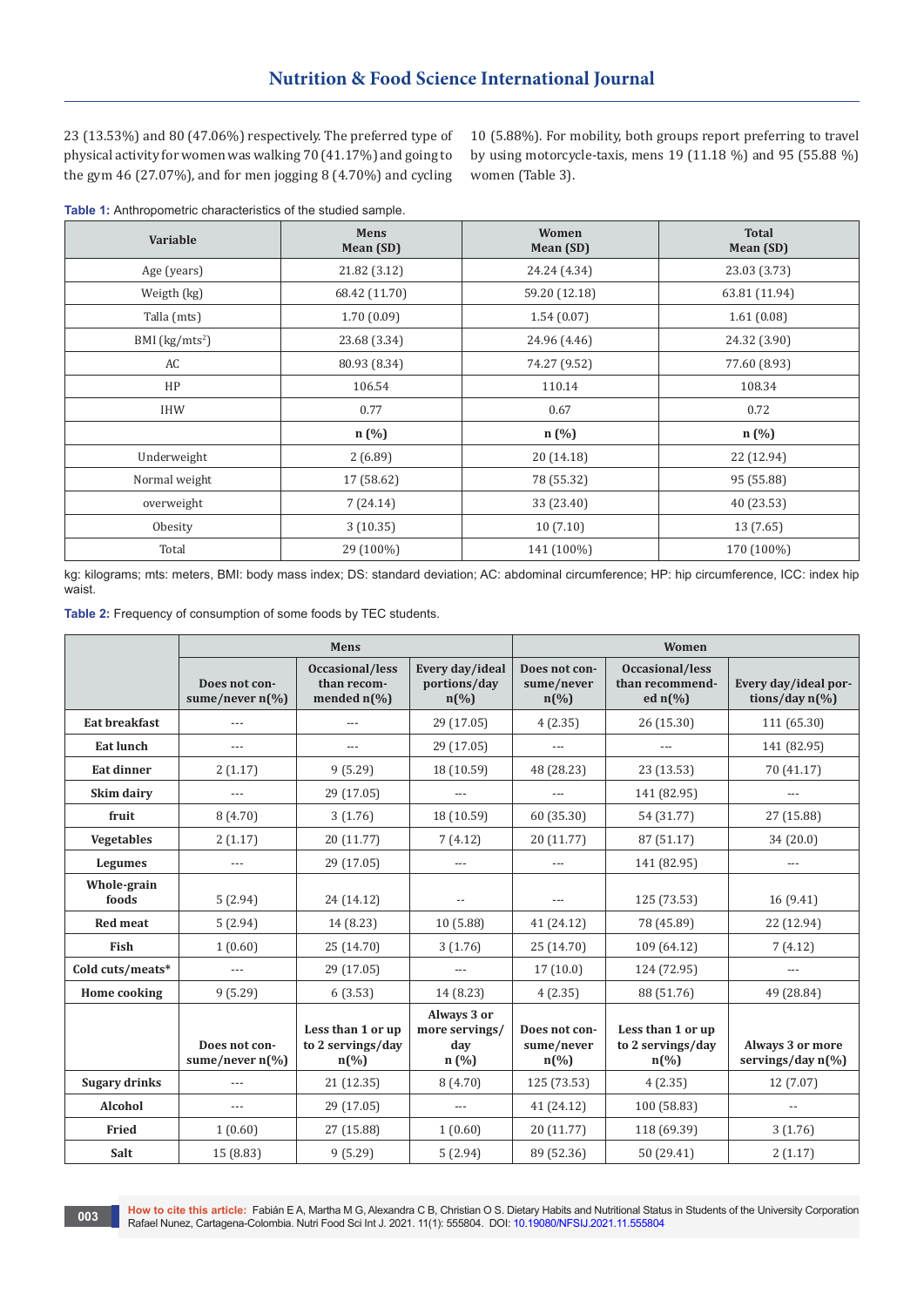| <b>Fast food</b>               | 5(2.94) | 21 (12.35) | 3(1.76) | 35 (20.59) | 100 (58.83) | 6(3.53)    |
|--------------------------------|---------|------------|---------|------------|-------------|------------|
| <b>Snacks between</b><br>meals | 4(2.35) | 19 (11.18) | 6(3.53) | 8 (4.70)   | 98 (57.65)  | 35 (20.59) |

**Table 3:** Physical activity report.

| Variable                     |                        | Mens $n\frac{6}{6}$ | Women $n\frac{1}{6}$ | Total $n\llap/$ <sub>0</sub> |
|------------------------------|------------------------|---------------------|----------------------|------------------------------|
|                              | 1 to 3 days/week       | 23 (13.53)          | 80 (47.06)           | 103 (60.59)                  |
| <b>Activity</b><br>physical* | 7 days of week         | 3(1.76)             | 25 (14.70)           | 28 (16.46)                   |
|                              | Never performs         | 3(1.76)             | 36(21.17)            | 39 (22.93)                   |
|                              | To walk                | 5(2.94)             | 70 (41.17)           | 75 (44.11)                   |
| Kind of                      | Jogging                | 8(4.70)             | 10(5.88)             | 18 (10.58)                   |
| <b>Activity</b><br>physical  | Run bike               | 10(5.88)            | 15 (8.83)            | 25 (14.71)                   |
|                              | Go to gym              | 6(3.53)             | 46 (27.07)           | 52 (30.6)                    |
|                              | motorcycle-taxis       | 19(11.18)           | 95 (55.88)           | 114 (67.06)                  |
| To move he prefers to take   | Other Transportation** | 8(4.70)             | 46 (27.07)           | 54 (31.77)                   |
|                              | Go walking             | 2(1.17)             | ---                  | 2(1.17)                      |
|                              | Yes                    | 18 (10.59)          | 86 (50.59)           | 104(61.18)                   |
| Know the food pyramid        | No                     | 11(6.46)            | 55 (32.36)           | 66 (38.82)                   |

#### **Discussion**

A short study has been carried out in a student community belonging to the TEC and the CURN in Cartagena-Colombia, in this we have reported the eating habits and physical activity of the subjects who participated, in addition, the frequency of obesity was estimated by using of BMI following the guidelines established by the World Health Organization Finding that the student population consisted mainly of female gender with 82.95%, similar to that reported by Laguado and Gómez where the female gender was 85.7% of the population [20]. It was possible to show that both men and women consume less than recommended skim milk and legumes, In addition, a low frequency in the consumption of fruits and vegetables was observed, and an imbalance in the number of meals per day where it is seen that the subjects do not distinguish the importance of each meal, stopping eating breakfast, but preferring to eat dinner in the afternoon just when energy intake should decrease (Table 2), eventuality that could be linked to ignorance of nutrition guidelines and the body's energy balance, fact that was also investigated by Ibáñez et al, in a Colombian student population [21]. It was also found that the total group of men have a limited intake of cold cuts and cold meats, sometimes consuming them in smaller portions than those recommended and the group of women the vast majority reported the same event (Table 2), which could indicate that the control policies for the consumption of this type of food are taking effect or it could also be subject to the fact that the subjects surveyed are of medium-high resources, and there is a tendency in the communities with the lowest income to consume this type of food due to its low cost.

Regarding the nutritional status, it was found that the majority of University students are in a normal weight state with 95 (55.88%), but leaving a growth trend towards the overweight state where 40 (23.53%) and 13 (7.65%) subjects presented obesity as estimated with the BMI. Abdominal obesity was estimated using hip circumference, finding that 47 (27.65%) subjects suffered from it, For which there is a group at risk of 53 (31.18%) due to excess weight for BMI and 47 (27.65%) for abdominal obesity that, according to what was established by Londoño et al, could present decompensation in their state of health and academic performance, as well as social rejection and psychological problems [22]. These inappropriate eating habits observed in the students, Sáenz et al, have considered it related to the stress caused by so much study that sometimes limits the time to eat, in addition they consider education on good eating habits essential [23], with a view to reducing the risk of cardiovascular disease, also finding that alcohol consumption and physical inactivity increase these risks as well as the risk of developing obesity, diabetes, dyslipidemia and high blood pressure [24]. In what this population showed a varied physical activity although with low frequency according to what is suggested by the WHO [5]. A broader study is necessary where more students from the rest of the programs are included to have an overview of this description in greater detail, in addition to including other metabolic and blood biochemistry aspects, to complement the information described here with a view to creating strategies that help to mitigate the impact of obesity and metabolic disorders in the student population, Cartagena-Colombia and if it were possible worldwide.

# **Conclusion**

The students present unhealthy eating habits, with low consumption of fruits, whole foods, legumes, low-fat dairy, and a somewhat pronounced consumption of alcohol and fast foods. In